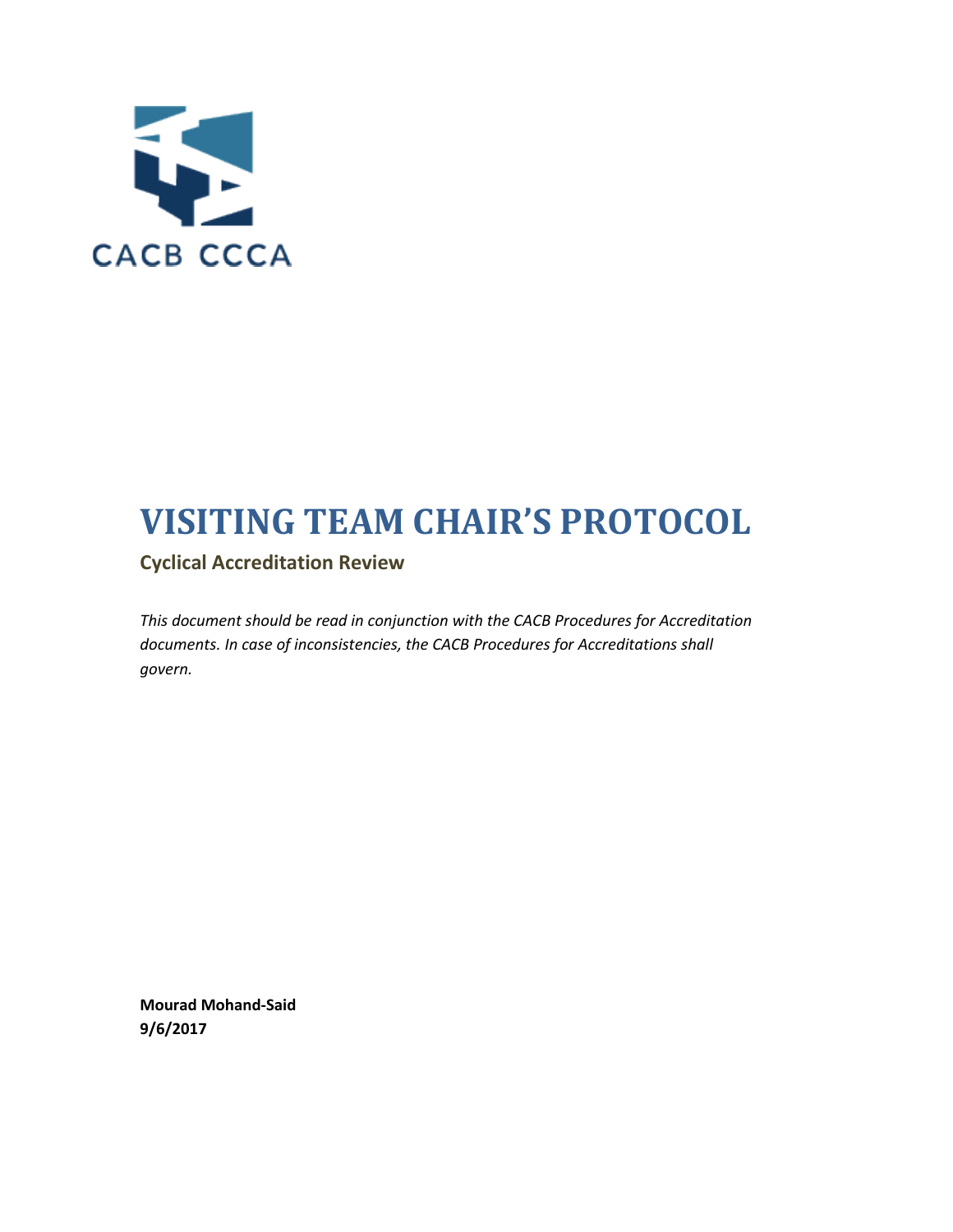### **1- Roles and Responsibilities**

The Visiting Team Chair is fully in charge throughout the site visit and its preparation

# **Prior to the Site Visit**

- Reviews the *APR* and completes the APR Review Form;
- Recommends the acceptance or rejection of the *APR* to the CACB Board;
- Reviews Section 2.1.2 of the CACB Procedures for Accreditation; Conflicts of Interest and verify to the CACB office that no conflict of interest exists;
- reviews the *CACB Conditions and Terms for Accreditation* and *CACB Procedures for Accreditation*, and the team members' resumes;
- Maintains strict confidentiality and sign the CACB confidentiality agreement, as specified under Section 4.2 Maintaining Confidentiality; and
- Adheres to the timeline and schedules set out in this document.
- Informs team members of their roles and responsibilities;
- Works with the Program to develop a site visit schedule (including all meetings) and offers advice on the content and organization of the Team Room; and
- Works with the CACB office to schedule a conference call meeting with the Visiting Team to discuss visit responsibilities, and emphasize the preparation required.

## **During the Site Visit**

- Conducts an orientation for all Visiting Team participants on Day 1 of the visit as described in Section 2.3.1.2 Team Orientation, and requests any additional documentation the Visiting Team may need from the Program;
- Leads the Visiting Team in all activities, introduces the team to all involved, and speaks on behalf of the team at meetings and events; and
- Complies with the requirements of *CACB Conditions and Terms for Accreditation* and *CACB Procedures for Accreditation*.

# **After the Site Visit**

Coordinates the production of the *VTR* with Visiting Team members, ensuring that timelines and schedules set out in this document are adhered to;

- Sends the confidential recommendation, with signature pages to the CACB office;
- Sends the Final Draft VTR to the Program for corrections of fact;
- Consults with the CACB on any corrections or clarifications requested by the Program;
- Submits the Final VTR to the CACB; and
- Reviews the first full narrative Annual Report (AR) following the accreditation visit.

# **2- Reviews the Architecture Program Report (APR)**

APR is due on **September 15th** the year preceding the visit.

The Visiting Team Chair must review the APR and complete the APR Review Form within 2 weeks of receipt. The primary purpose of this review is not to assess the quality of the Program but rather to determine the completeness and clarity of the APR, and to discern the complexity of the Program's structure. Issues that can affect the size of the team or length of the site visit, such as the existence of multiple or satellite Programs should be taken into account in setting up the visit. A copy of the completed APR Review Form is forwarded to the Program. The Program has 3 weeks to provide any additional information as identified in the APR Review Form.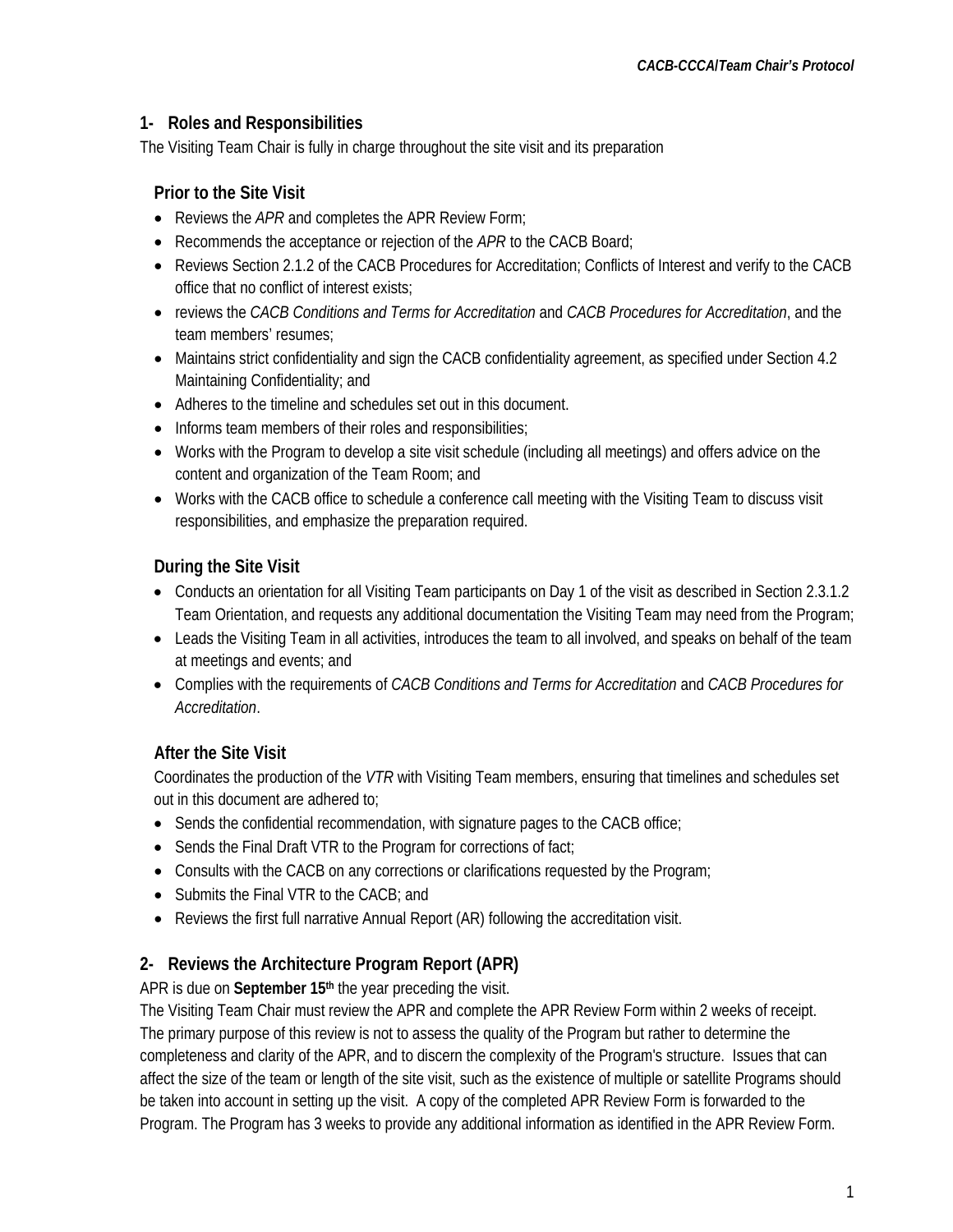## **3- Rules of Communication**

- **•** All correspondence, regarding the accreditation review process, between the Visiting Team Chair and the Program Head must be copied to the CACB.
- **•** All correspondence, regarding the accreditation review process, between the CACB and the Program Head must be copied to the Visiting Team Chair.
- **•** All correspondence, regarding the accreditation review process, between the Visiting Team Chair and the Program Head, ends once the final VTR is submitted.

## **4- Setting the Site Visit Schedule and Agenda**

Site visits are typically scheduled during the months of February or March following the submission of the APR. Site visits are scheduled while studio classes are in session.

The team Chair will work with the Program to develop a site visit agenda (see Appendix A-3). The agenda should accommodate the particular circumstances of the Program and the Visiting Team Chair.

Time must be allocated for reviewing exhibited work, conducting interviews, and drafting the VTR.

At least **6 weeks** prior to the site visit, the schedule and agenda must be finalized by the Program, and accepted by the Team Chair and distributed to Visiting Team members (and Observers if applicable) prior to the Visiting Team conference call.

# **5- The Team Room**

Prior to the visit, the Team Chair discusses with the Program the content and the organization of the Team Room. The Team Room must be a secure and private space set up in the Program's facilities so that the Visiting Team can evaluate the Program and carry out their work in privacy. The Team Room must contain student studio work, student course work and have a Team 'work area. The presentation of student work could be in either digital and/or physical format. Faculty member photos in the room or elsewhere in the building are also helpful for the Visiting Team

# **6- The Visiting Team**

The core Visiting Team is comprised of five voting members (including the Team Chair). It is comprised of two members representing the CCUSA, who are experienced architectural educators; two members representing the CALA, who are broadly experienced practicing architects; and a student representative or an intern. The team should respect that non-voting members are in training, but participate fully in the site visit and in the preparation of the draft *VTR* but **do not participate in the vote**.

**Non-voting members must leave the Team Room before voting occurs.**

# **7- Team Training**

All Visiting Team members (including the Team Chair) must meet CACB training requirements.

# **8- Visiting Team Travel Arrangements**

The Team Chair consults with the Program on the best way to coordinate and organize the Visiting Team Travel Arrangements in accordance with the current CACB expense policy. Hotel accommodations must include a suitable private room for team meetings. The Visiting Team should expect to be informed of their accommodations at least 4 weeks prior to the visit.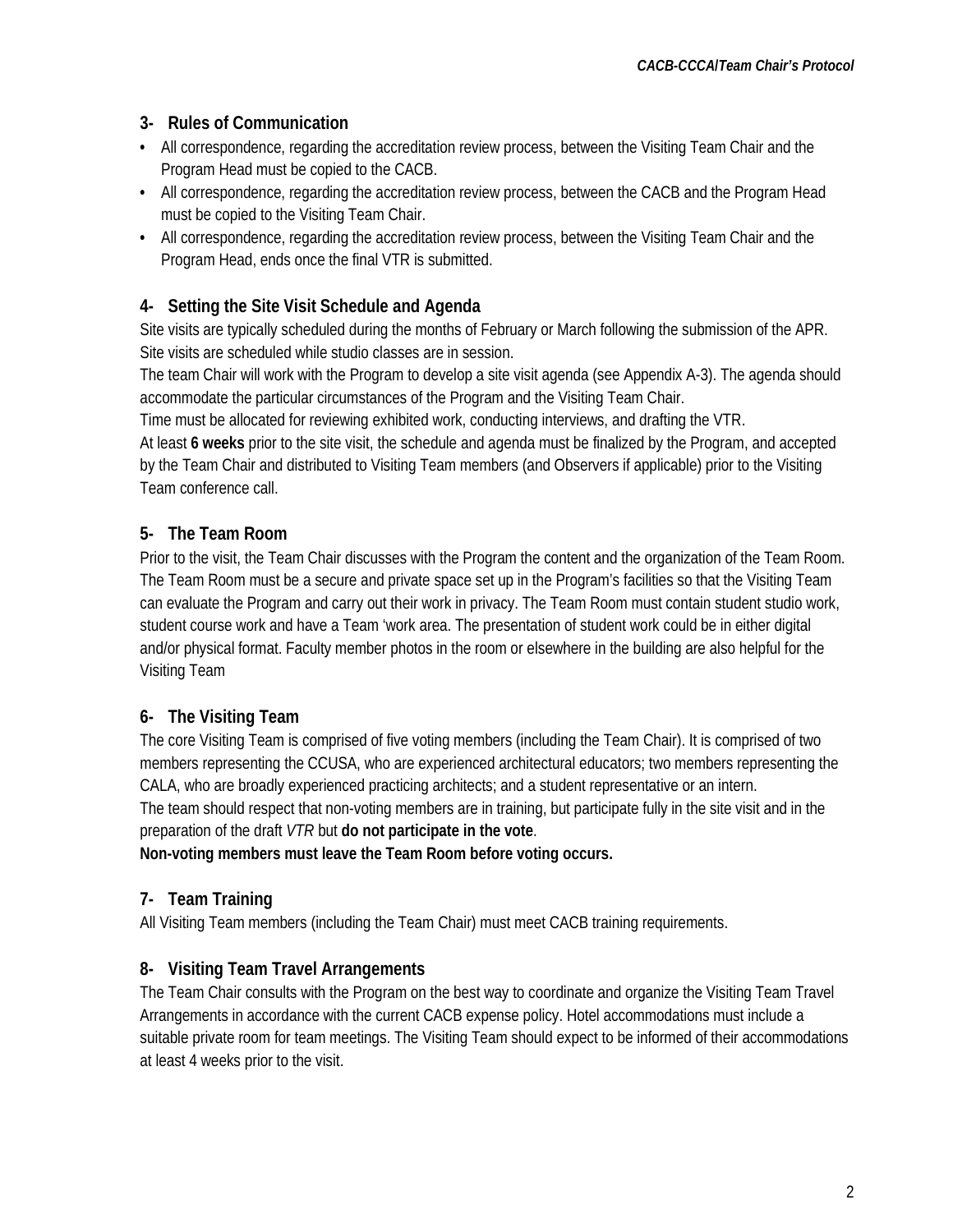## **9- Visiting Team Conference Call(s)**

No later than **1 week** prior to the Site Visit, the Team Chair must organize a conference call with the Visiting Team to identify issues and concerns in the APR and to discuss visit responsibilities.

## **10- Visiting Team orientation and document review**

Visiting Team members must arrive on Saturday and remain through mid-day on Wednesday, as specified in the agenda. The Team Chair conducts the Visiting Team orientation in which:

- CACB Conditions and Terms for Accreditation and CACB Procedures for Accreditation are reviewed;
- interview protocols for various meetings and generally establishes how the team will work together are discussed;
- the APR and any issues and causes for concern are reviewed and identified;
- the questions that need to be addressed during the site visit are identified and prioritized; and
- team assignments are outlined with the potential for agenda details to be revised.

## **11- Maintaining Confidentiality**

The Team Chair ensures that the Visiting Team members, including non-voting members, sign the Confidentiality Agreement. Visiting Team members must maintain strict confidentiality in perpetuity with respect to materials reviewed, interviews conducted, and team deliberations, including the Visiting Team's confidential recommendation to the CACB Board on a term of accreditation.

# **12- Debriefing sessions**

The Team Chair conducts daily debriefing sessions.

Each evening, the Visiting Team meets to evaluate its progress, adjust assignments, and assess the need for additional information. During these sessions, material for the preparation of the VTR should be summarized.

### **13- Accreditation deliberations and drafting of the VTR**

The last evening of the site visit is devoted to developing consensus on the Program's performance in relation to each of the CACB Conditions and Terms for Accreditation, drafting the VTR, and agreeing on the confidential recommendation to the CACB Board on the term of accreditation. **Non-voting members must leave the Team Room before voting occurs.** By the end of the evening, the VTR should be in draft form and ready for editing by the Team Chair.

### **14- Exit meetings**

The Team Chair reads the Team's General Comments, Program Strengths, and Causes of Concern from the draft VTR. **No information regarding the Conditions or SPCs met and not met, or regarding the confidential recommendation, may be divulged in any form.**

These meetings provide the opportunity for discussion and clarifications, and are held in the following order:

- Program Head:
- Dean(s) or equivalent; and
- University President and Provost.

Absolutely no information regarding the confidential Visiting Team recommendation should be communicated. This remains the role of the CACB Board, following its final decision.